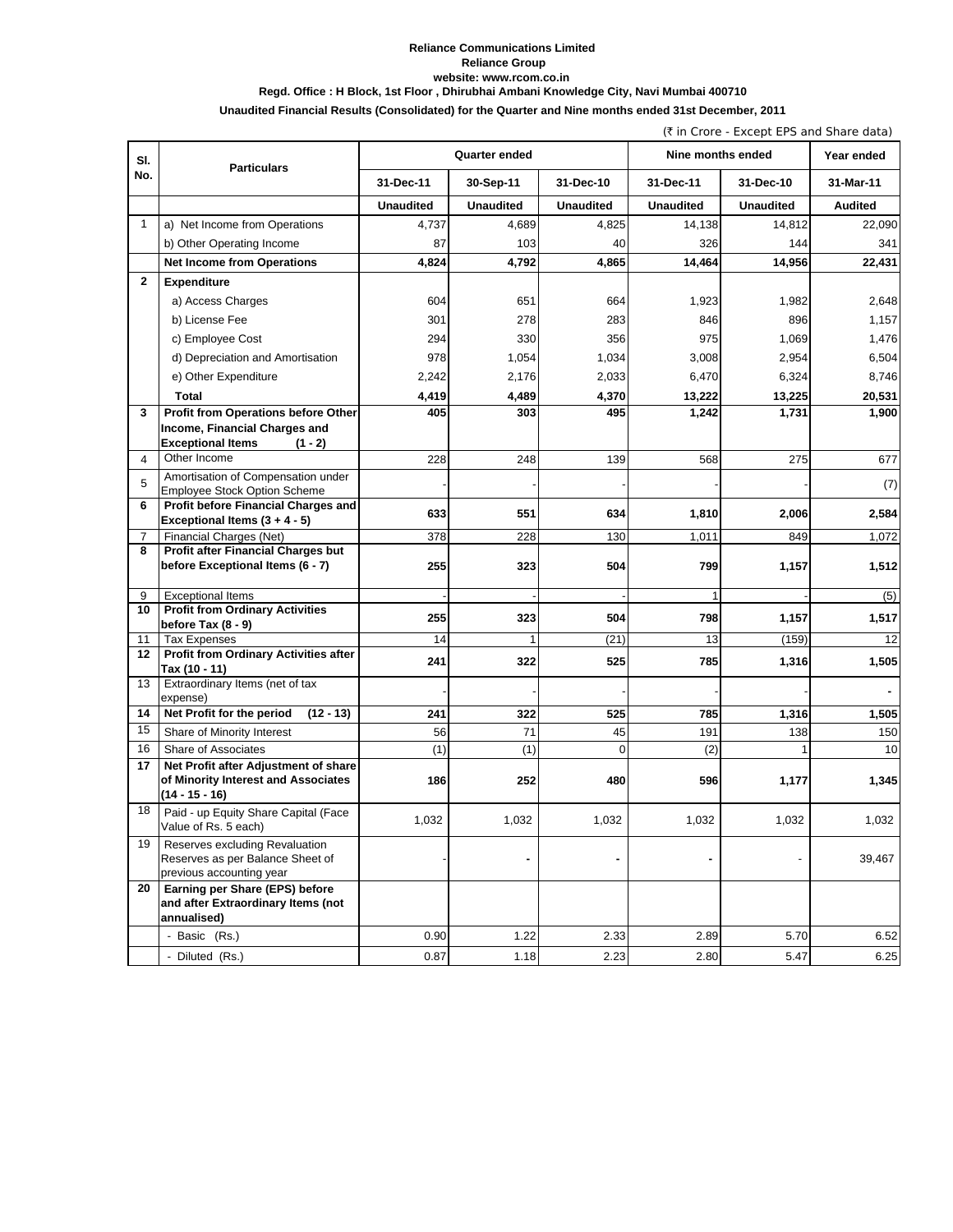| SI. | <b>Particulars</b>                                                                              | Quarter ended    |               |               | Nine months ended |               | Year ended     |
|-----|-------------------------------------------------------------------------------------------------|------------------|---------------|---------------|-------------------|---------------|----------------|
| No. |                                                                                                 | 31-Dec-11        | 30-Sep-11     | 31-Dec-10     | 31-Dec-11         | 31-Dec-10     | 31-Mar-11      |
|     |                                                                                                 | <b>Unaudited</b> | Unaudited     | Unaudited     | Unaudited         | Unaudited     | <b>Audited</b> |
| 21  | <b>Public Shareholding</b>                                                                      |                  |               |               |                   |               |                |
|     | Number of Shares                                                                                | 663,318,324      | 663,318,324   | 663,296,821   | 663,318,324       | 663,296,821   | 663,296,821    |
|     | Percentage of Shareholding                                                                      | 32.14%           | 32.14%        | 32.14%        | 32.14%            | 32.14%        | 32.14%         |
| 22  | <b>Promoters and Promoter Group</b><br>Shareolding                                              |                  |               |               |                   |               |                |
|     | a) Pledged/ Encumbered                                                                          |                  |               |               |                   |               |                |
|     | - Number of Shares                                                                              | Nil              | Nil           | Nil           | Nil               | Nil           | Nil            |
|     | - Percentage of Shares (as a % of<br>the total shareholding of Promoters<br>and Promoter Group) | N A              | N A           | N A           | N A               | N A           | <b>NA</b>      |
|     | - Percentage of Shares (as a % of<br>the total Share Capital of the<br>Company)                 | N A              | N A           | N A           | N A               | N A           | <b>NA</b>      |
|     | b) Non - encumbered                                                                             |                  |               |               |                   |               |                |
|     | - Number of Shares                                                                              | 1,400,708,557    | 1,400,708,557 | 1,400,730,060 | 1,400,708,557     | 1,400,730,060 | 1,400,730,060  |
|     | - Percentage of Shares (as a % of<br>the total shareholding of Promoters<br>and Promoter Group) | 100.00%          | 100.00%       | 100.00%       | 100.00%           | 100.00%       | 100.00%        |
|     | - Percentage of Shares (as a % of<br>the total Share Capital of the<br>Company)                 | 67.86%           | 67.86%        | 67.86%        | 67.86%            | 67.86%        | 67.86%         |

**Segment wise Revenue, Results and Capital Employed**

| SI.<br>No. | <b>Particulars</b>                                                          | <b>Quarter ended</b>   |                  |                  | Nine months ended        |                          | (₹in Crore)<br>Year ended |
|------------|-----------------------------------------------------------------------------|------------------------|------------------|------------------|--------------------------|--------------------------|---------------------------|
|            |                                                                             | 31-Dec-11<br>30-Sep-11 |                  | 31-Dec-10        | 31-Dec-11                |                          | 31-Mar-11                 |
|            |                                                                             |                        |                  |                  |                          | 31-Dec-10                |                           |
|            |                                                                             | <b>Unaudited</b>       | <b>Unaudited</b> | <b>Unaudited</b> | <b>Unaudited</b>         | <b>Unaudited</b>         | <b>Audited</b>            |
| 23         | <b>Segment Revenue</b>                                                      |                        |                  |                  |                          |                          |                           |
|            | a) Wireless                                                                 | 4,447                  | 4,417            | 4,064            | 13,191                   | 12,378                   | 16,576                    |
|            | b) GEBU                                                                     | 2,352                  | 2,335            | 2,542            | 6,978                    | 7,533                    | 12,699                    |
|            | c) Others/ Unallocated                                                      | 229                    | 283              | 311              | 790                      | 1,044                    | 1,408                     |
|            | Total                                                                       | 7,028                  | 7,035            | 6,917            | 20,959                   | 20,955                   | 30,683                    |
|            | Less: Inter segment revenue                                                 | (1,976)                | (1,995)          | (1, 913)         | (5,927)                  | (5, 723)                 | (7, 575)                  |
|            | <b>Income from Operations</b>                                               | 5,052                  | 5,040            | 5,004            | 15,032                   | 15,232                   | 23,108                    |
| 24         | <b>Segment Results</b>                                                      |                        |                  |                  |                          |                          |                           |
|            | Profit/ (Loss) before Tax and<br>Financial Charges from each segment        |                        |                  |                  |                          |                          |                           |
|            | a) Wireless                                                                 | 719                    | 557              | 634              | 1,907                    | 2,029                    | 2,700                     |
|            | b) GEBU                                                                     | 195                    | 247              | 252              | 695                      | 715                      | 946                       |
|            | c) Others/ Unallocated                                                      | (281)                  | (253)            | (252)            | (792)                    | (738)                    | (1,069)                   |
|            | Total                                                                       | 633                    | 551              | 634              | 1,810                    | 2,006                    | 2,577                     |
|            | Less: Amortisation of Compensation<br>under Employee Stock Option<br>Scheme |                        |                  | $\overline{a}$   | $\overline{\phantom{a}}$ | $\overline{\phantom{a}}$ | (7)                       |
|            | Less: Financial Charges (Net)                                               | 378                    | 228              | 130              | 1,011                    | 849                      | 1,072                     |
|            | Less : Exceptional Items                                                    | $\overline{a}$         | $\overline{a}$   | $\overline{a}$   | $\mathbf{1}$             |                          | (5)                       |
|            | <b>Total Profit before Tax</b>                                              | 255                    | 323              | 504              | 798                      | 1,157                    | 1,517                     |
|            |                                                                             |                        |                  |                  |                          |                          |                           |
| 25         | <b>Capital Employed</b><br>(Segment assets - Segment liabilities)           |                        |                  |                  |                          |                          |                           |
|            | a) Wireless                                                                 | 54,456                 | 51,168           | 56,170           | 54,456                   | 56,170                   | 53,666                    |
|            | b) GEBU                                                                     | 11,073                 | 11,066           | 10,965           | 11,073                   | 10,965                   | 10,637                    |
|            | c) Others / Unallocated                                                     | 15,498                 | 14,557           | 12,854           | 15,498                   | 12,854                   | 16,459                    |
|            | <b>Total</b>                                                                | 81,027                 | 76,791           | 79,989           | 81,027                   | 79,989                   | 80,762                    |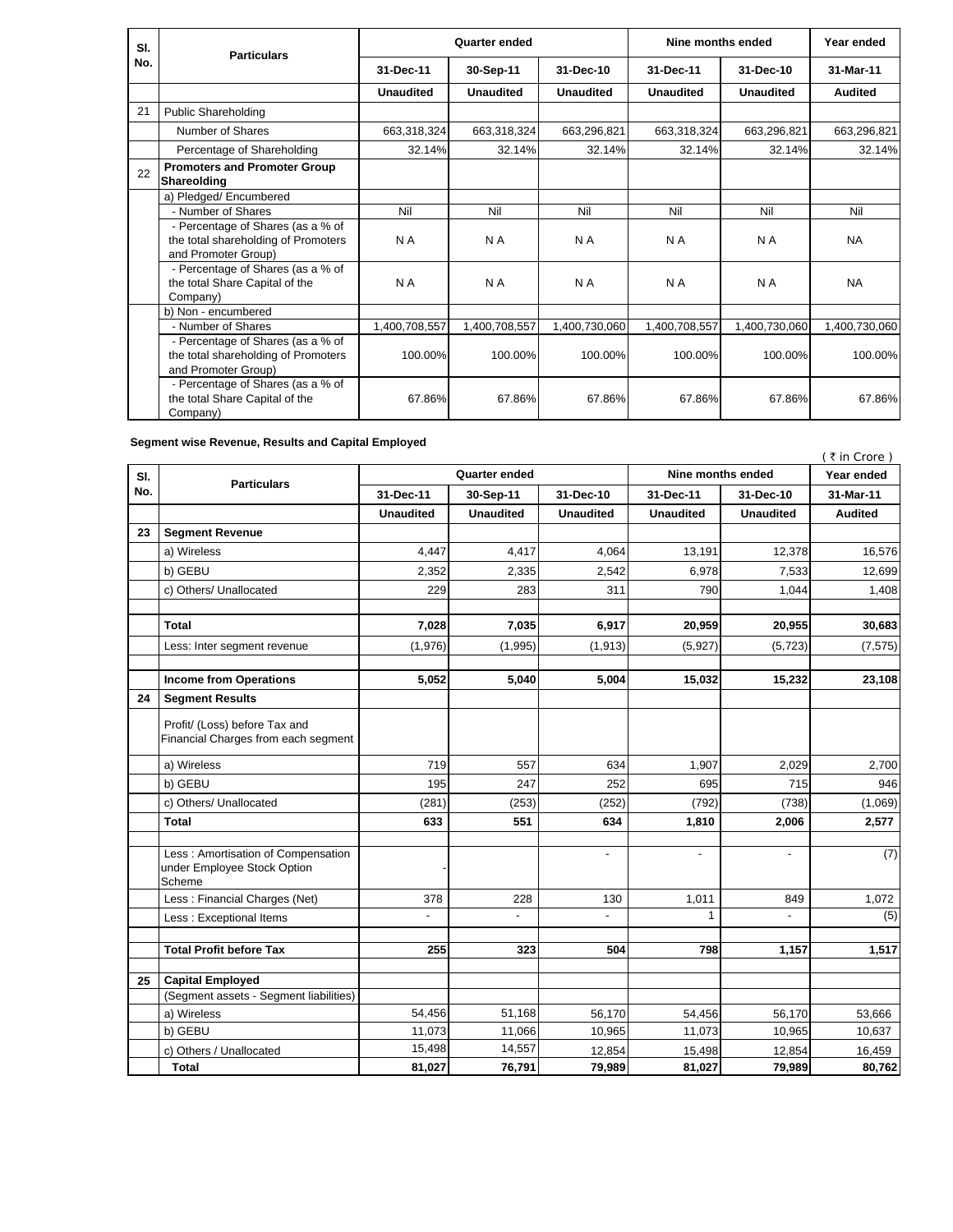## **Notes**

- 1. Figures of the previous period have been regrouped and reclassified, wherever required.
- 2. Pursuant to the notification dated  $29<sup>th</sup>$  December, 2011 issued by the Ministry of Corporate Affairs (MCA), the Company has exercised the option of capitalizing/ amortizing of exchange difference arising on reporting of long term foreign currency monetary items in respect of accounting periods commencing from  $1<sup>st</sup>$  April, 2011. As a result, such exchange differences for nine months ended on 31<sup>st</sup> December, 2011 of  $\overline{3}3,824$  crore relating to the acquisition of depreciable capital assets have been added to the cost of capitalized assets to be depreciated over the balance useful life of the assets. The Company is in the process of allocating such exchange difference to individual assets in accordance with the requirements of the applicable accounting standards. Amount if any, remaining to be capitalized will be added to the amount withdrawable from the reserve as stated in para below, leaving no impact on profit and loss account. Further, the Company has accumulated foreign currency variations of  $\bar{\tau}$  515 crore arising on other long-term foreign currency monetary items in "Foreign Currency Monetary item Translation Difference account" which will be amortized over the balance period of loans.

During the quarter and nine months ended on  $31<sup>st</sup>$  December, 2011, the Company has seen variation of  $\bar{\xi}$  413 crore and  $\bar{\xi}$  913 crore respectively on account of changes in exchange rates relating to monetary items, other than long-term monetary items. Finance charges are net of such variation which is withdrawable from General Reserve, as determined by the Board, in accordance with the terms of the Schemes of Arrangement ("the Schemes") sanctioned on  $29<sup>th</sup>$  April, 2011 and  $6<sup>th</sup>$  May, 2011 respectively by the Hon'ble High Court of Judicature at Mumbai leaving no impact on the profit and loss account of the quarter and nine months ended on  $31<sup>st</sup>$  December, 2011.

- 3. Reliance Telecom Limited, a subsidiary of the Company has aligned policy of depreciation with the Company and accordingly provided depreciation based on Straight Line Method (SLM). As a result, in Consolidated Accounts, excess depreciation of  $\bar{\tau}$  306 crore accounted during the previous period up to  $30<sup>th</sup>$  September, 2011 has been reversed during the quarter. As a result, depreciation charge is lower and profit is higher by the said amount for quarter and nine months ended  $31<sup>st</sup>$  December, 2011.
- 4. The Company is operating with Wireless, GEBU and Others / Unallocated segments. Accordingly, segment-wise information has been given. This is in line with the requirement of AS 17 "Segment Reporting".
- 5. The Company has opted to publish Consolidated financial results for the year 2011 12. Standalone financial results, for the quarter and nine months ended  $31<sup>st</sup>$  December, 2011 can be viewed on the website of the Company, National Stock Exchange of India Limited and Bombay Stock Exchange Limited at www.rcom.co.in, www.nseindia.com and www.bseindia.com respectively.